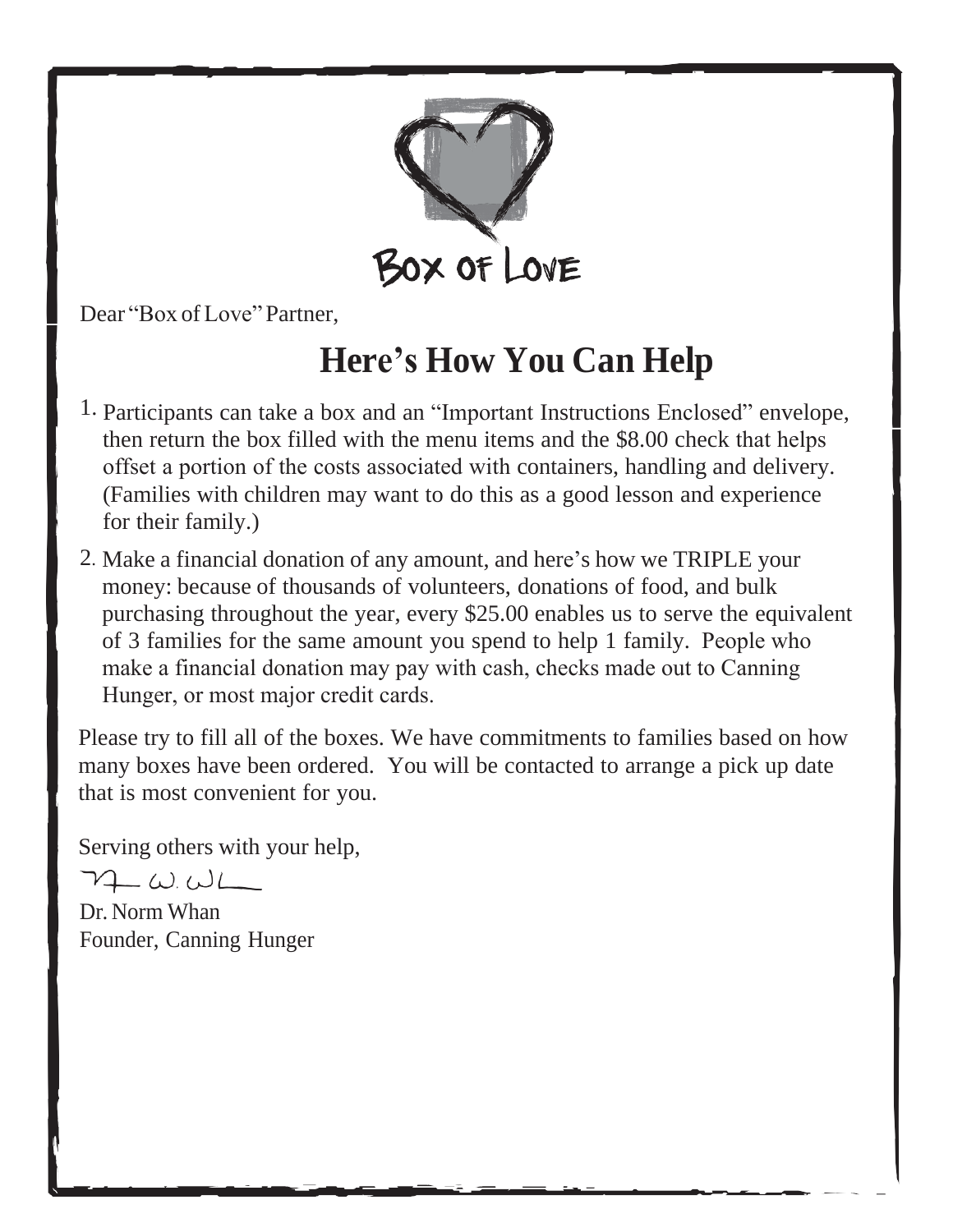

### **"AMealThatChangesAHoliday... A Message That Changes a Lifetime."**

#### **Here's Two Ways You Can Help:**

- **1. FILL A BOX:** Take a box and an "Important Instructions Enclosed" envelope, and purchase the items listed on the menu. **Please follow the instructions in the envelope.**
- **2.** Make a financial donation of any amount and here's how we TRIPLE your money: because of thousands of volunteers, donations of food, and bulk purchasing throughout the year, every \$25.00 enables us to serve the equivalent of 3 families for the same amount you spend to help 1 family.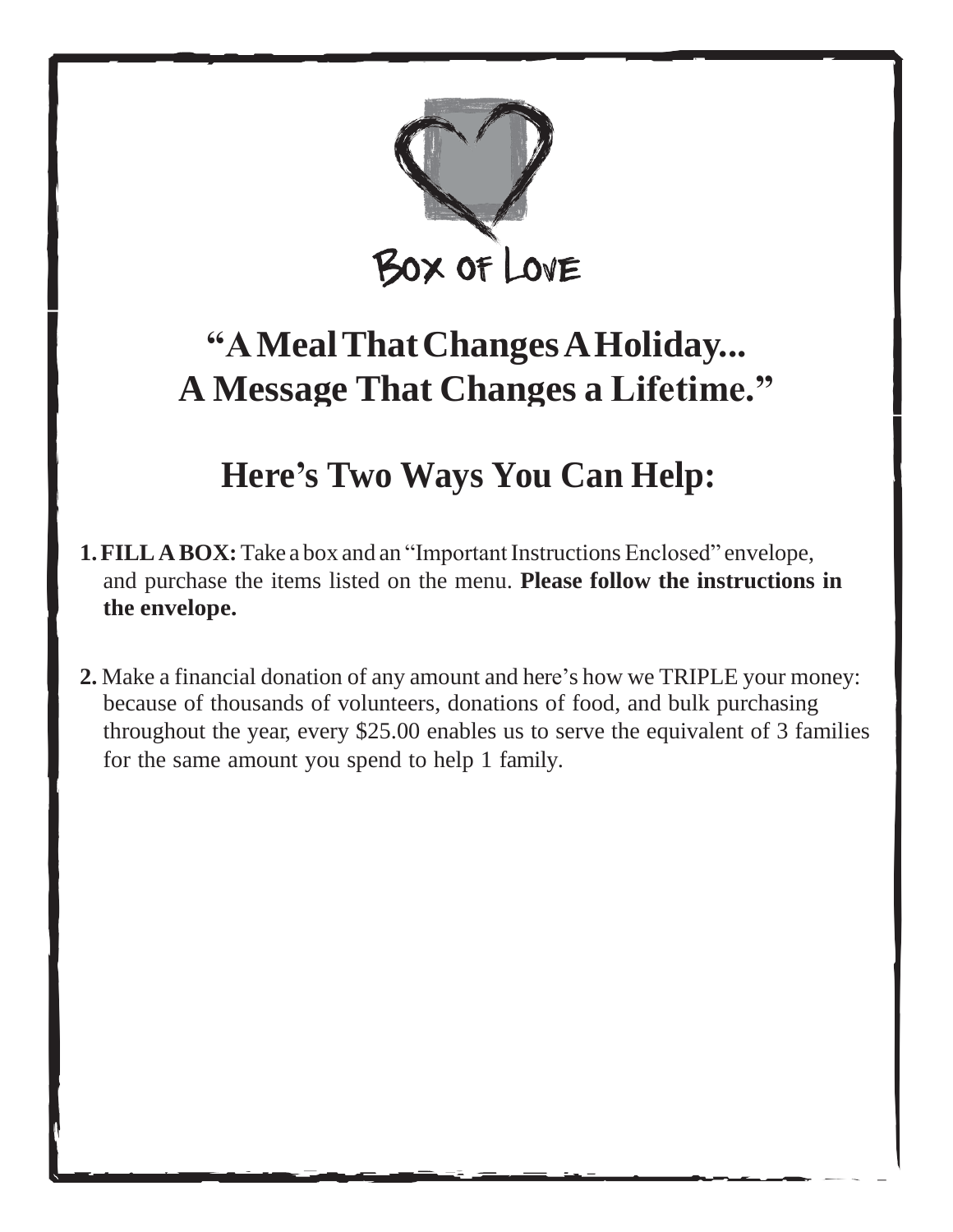

You should order about 25% more boxes than you believe you will fill. It normally takes 125 boxes distributed to get 100 boxes back.

The best results seem to come from groups that pass out boxes for 2 weeks and collect boxes for 2 weeks. More time, and the people will lose interest.

Think creatively – you may want to use high school students, college students, singles, and other natural groups as volunteers.

Make a colorful display on tables for distribution with the boxes and the contents.

Put signs out and identify drop-off locations to make the return easy for your members.

Make a "wall of love" when the boxes come back for everyone to see and celebrate.

Select reliable people to process the boxes, materials, and checks.

Call your local newspaper and T.V. stations to share your project.

Report the results and have a time of celebration with your entire group.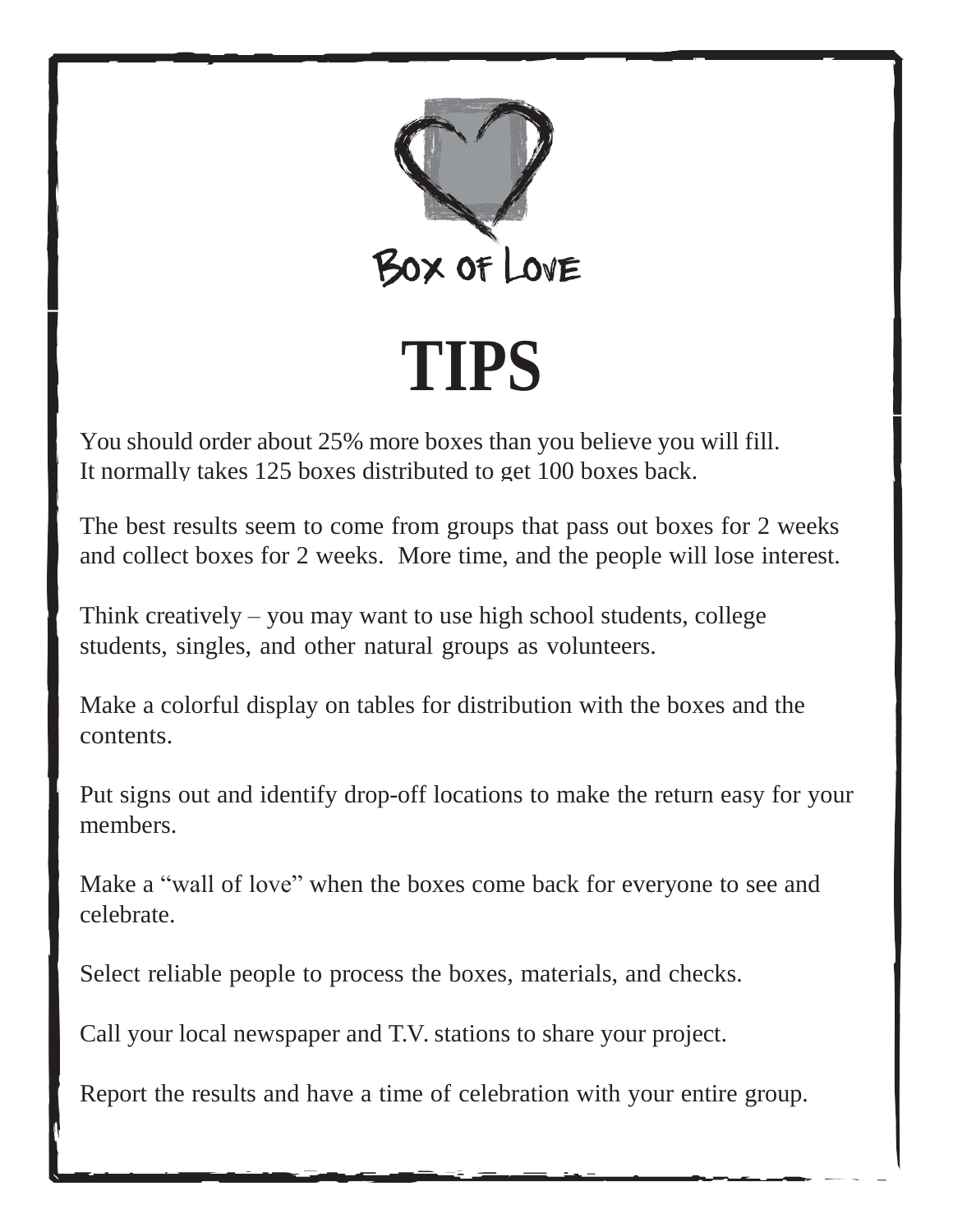

# **DISTRIBUTION OPTIONS**

**Option 1:** Distribute boxes through Canning Hunger.

**Option 2:** Distribute boxed to individuals or groups that you know who are in need.

#### **NOTE**

If you choose to distribute some of the boxes on your own, you can still have Canning Hunger pick up the remaining boxes.

#### **DISTRIBUTION LOCATIONS**

All of the Boxes of Love are distributed in Southern California throughout Orange, Los Angeles, San Bernardino, Riverside, and San Diego counties.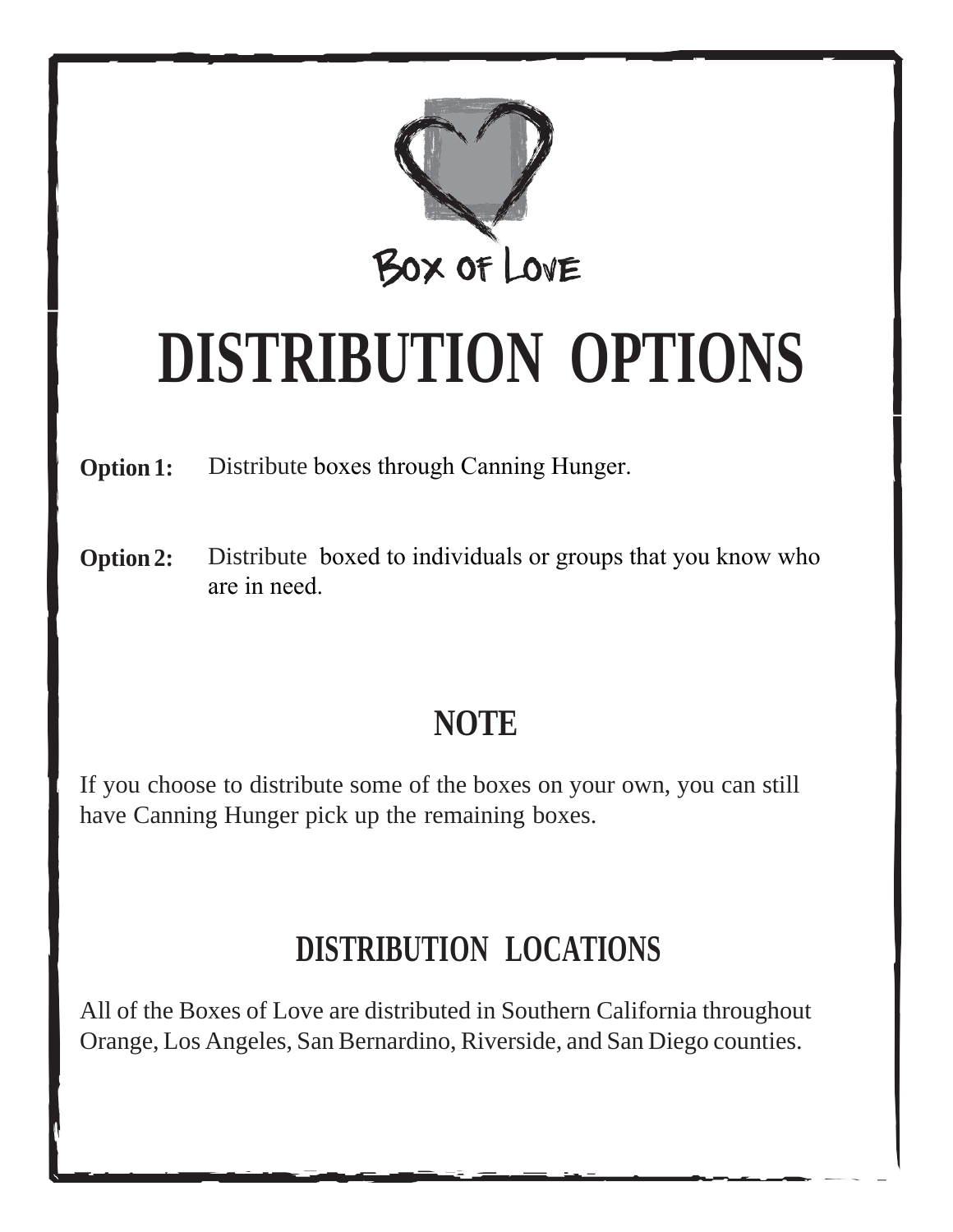

# **IMPORTANT PROCESSING PROCEDURE**

One of the most helpful things you can do for us is to process each box. When the boxes are filled and returned, assign someone to remove the envelope, the checklist, and the check made out to Canning Hunger. Leave the "This Box Filled With Love By" card in each box.

We have over 100 wonderful groups, just like you, who are serving this year and it would mean a lot if you could help this way.

Put the "Box of Love Results Form" and all otherreceipts and information in this same envelope and give it to the volunteer that picks up the filled boxes. If it is not possible to gather the checks and cards, please let your volunteer know so they can perform that task when they pick up your generous donations.



**THANKYOU! THANKYOU! THANKYOU !**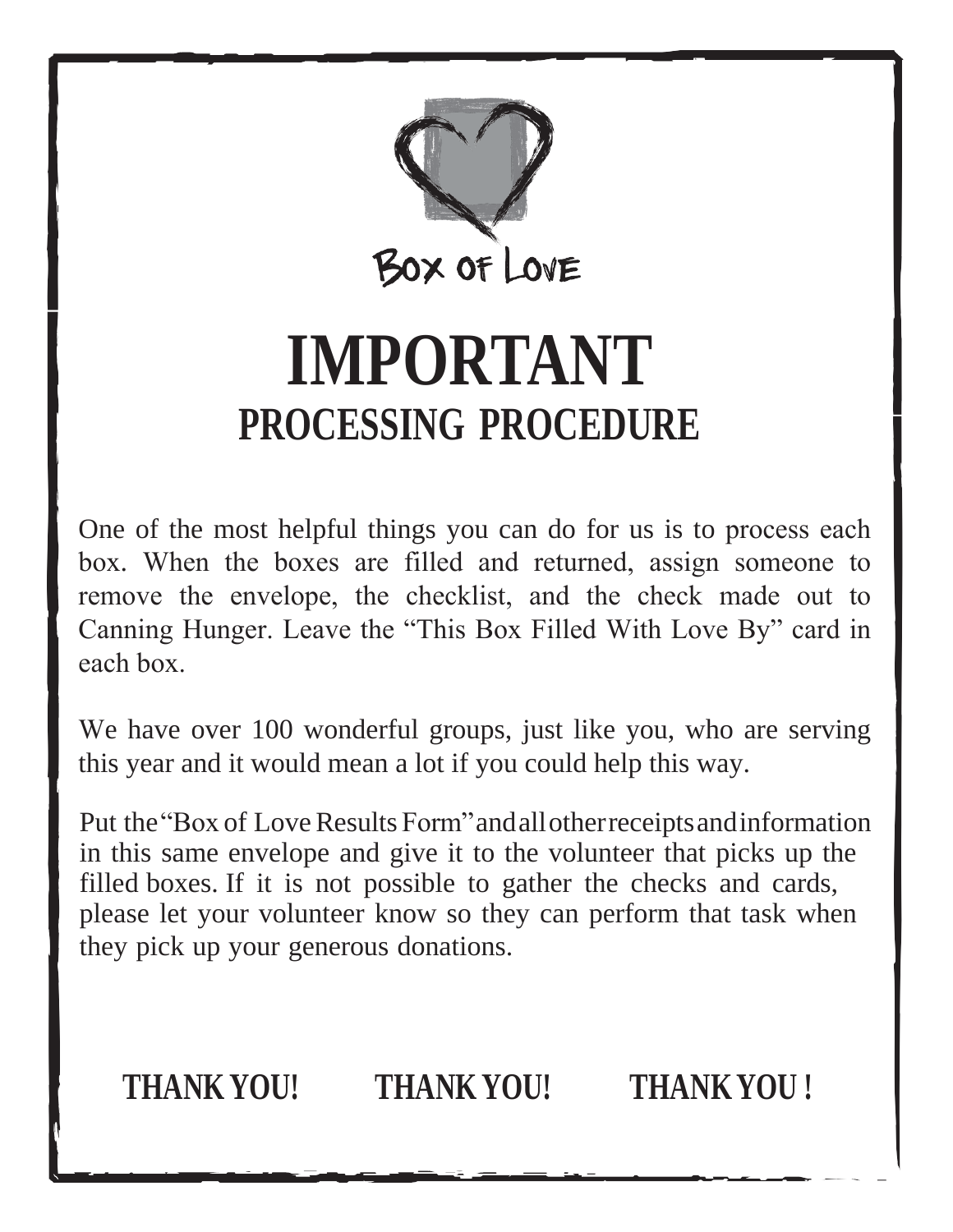

## **Box of Love Results Form**

| <b>Number of Boxes Delivered:</b>                                     |               |
|-----------------------------------------------------------------------|---------------|
| <b>Number of Boxes Filled:</b>                                        |               |
| <b>Number of Boxes Returned To</b><br><b>Canning Hunger:</b>          |               |
| <b>Number of Boxes Kept By Your</b><br><b>Group For Distribution:</b> |               |
| <b>Total Dollars Enclosed:</b>                                        | $\frac{1}{2}$ |
| THANK YOU!                                                            |               |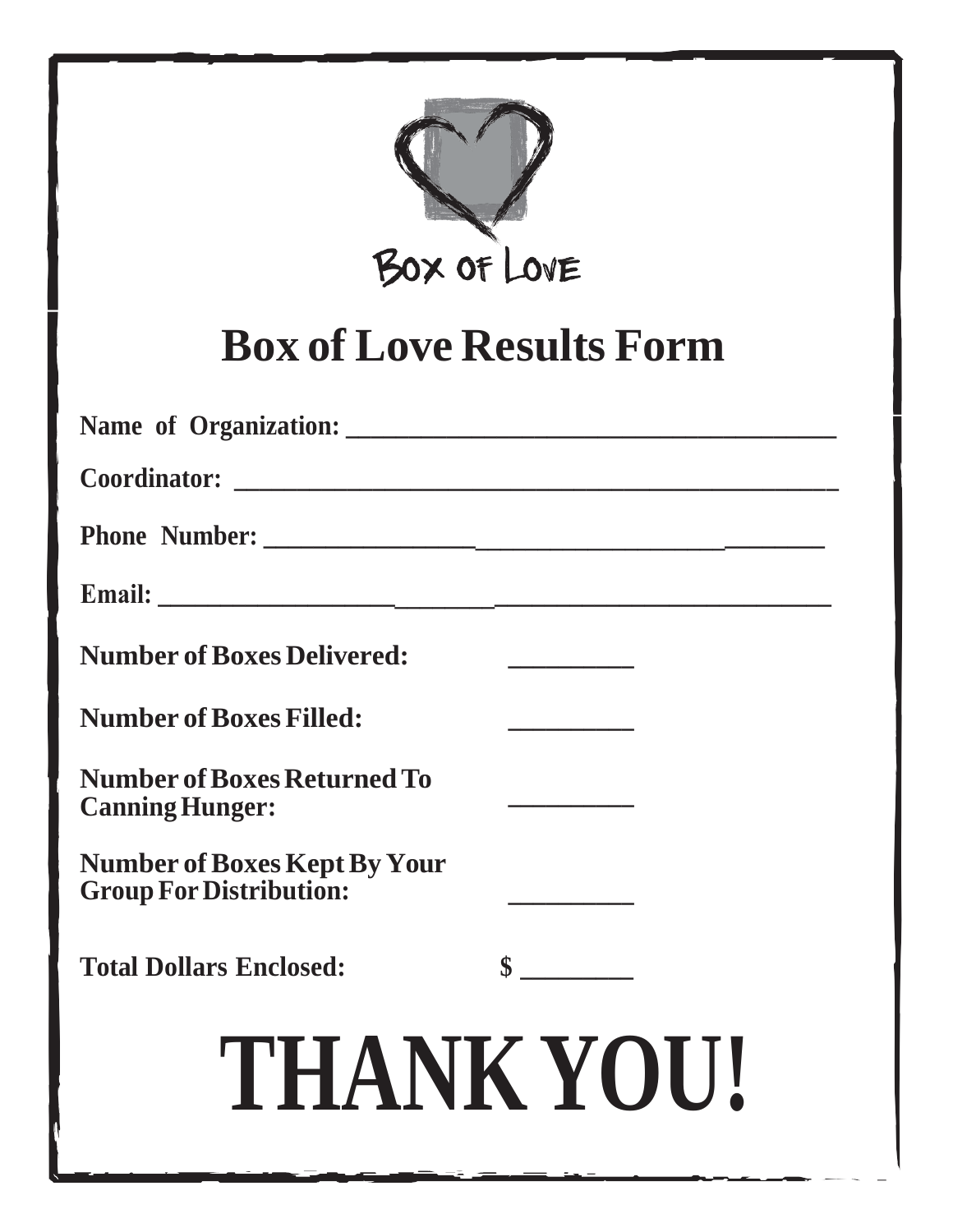| BOX OF LOVE                                            |                                                                                                                                                                                                                                                                         |       |      |
|--------------------------------------------------------|-------------------------------------------------------------------------------------------------------------------------------------------------------------------------------------------------------------------------------------------------------------------------|-------|------|
| <b>MASTERCARD / VISA / AMERICAN EXPRESS / DISCOVER</b> |                                                                                                                                                                                                                                                                         |       |      |
|                                                        |                                                                                                                                                                                                                                                                         |       |      |
|                                                        |                                                                                                                                                                                                                                                                         |       |      |
|                                                        | City: $\qquad \qquad \qquad$ State: $\qquad \qquad$ Zip:                                                                                                                                                                                                                |       |      |
|                                                        |                                                                                                                                                                                                                                                                         |       |      |
|                                                        |                                                                                                                                                                                                                                                                         |       |      |
|                                                        | MasterCard, Visa, and Discover credit and debit cards have a three-digit card security code, or "Card Verification Number." The code is<br>not embossed like the card number, and is always the final group of numbers printed on the back signature panel of the card. |       |      |
| like the card number.                                  | American Express cards have a four-digit code printed on the front side of the card above the number. It is printed flat, not embossed                                                                                                                                  |       |      |
|                                                        |                                                                                                                                                                                                                                                                         |       |      |
|                                                        |                                                                                                                                                                                                                                                                         |       |      |
| BOX OF LOVE                                            | <b>Credit Card Authorization</b>                                                                                                                                                                                                                                        |       |      |
| <b>MASTERCARD / VISA / AMERICAN EXPRESS / DISCOVER</b> |                                                                                                                                                                                                                                                                         |       |      |
|                                                        |                                                                                                                                                                                                                                                                         |       |      |
|                                                        | ,我们也不会有什么。""我们的人,我们也不会有什么?""我们的人,我们也不会有什么?""我们的人,我们的人,我们也不会有什么?""我们的人,我们的人,我们的人,                                                                                                                                                                                        |       |      |
|                                                        |                                                                                                                                                                                                                                                                         |       |      |
|                                                        |                                                                                                                                                                                                                                                                         | Month | Year |
|                                                        | MasterCard, Visa, and Discover credit and debit cards have a three-digit card security code, or "Card Verification Number." The code is<br>not embossed like the card number, and is always the final group of numbers printed on the back signature panel of the card. |       |      |
| like the card number.                                  | American Express cards have a four-digit code printed on the front side of the card above the number. It is printed flat, not embossed                                                                                                                                  |       |      |